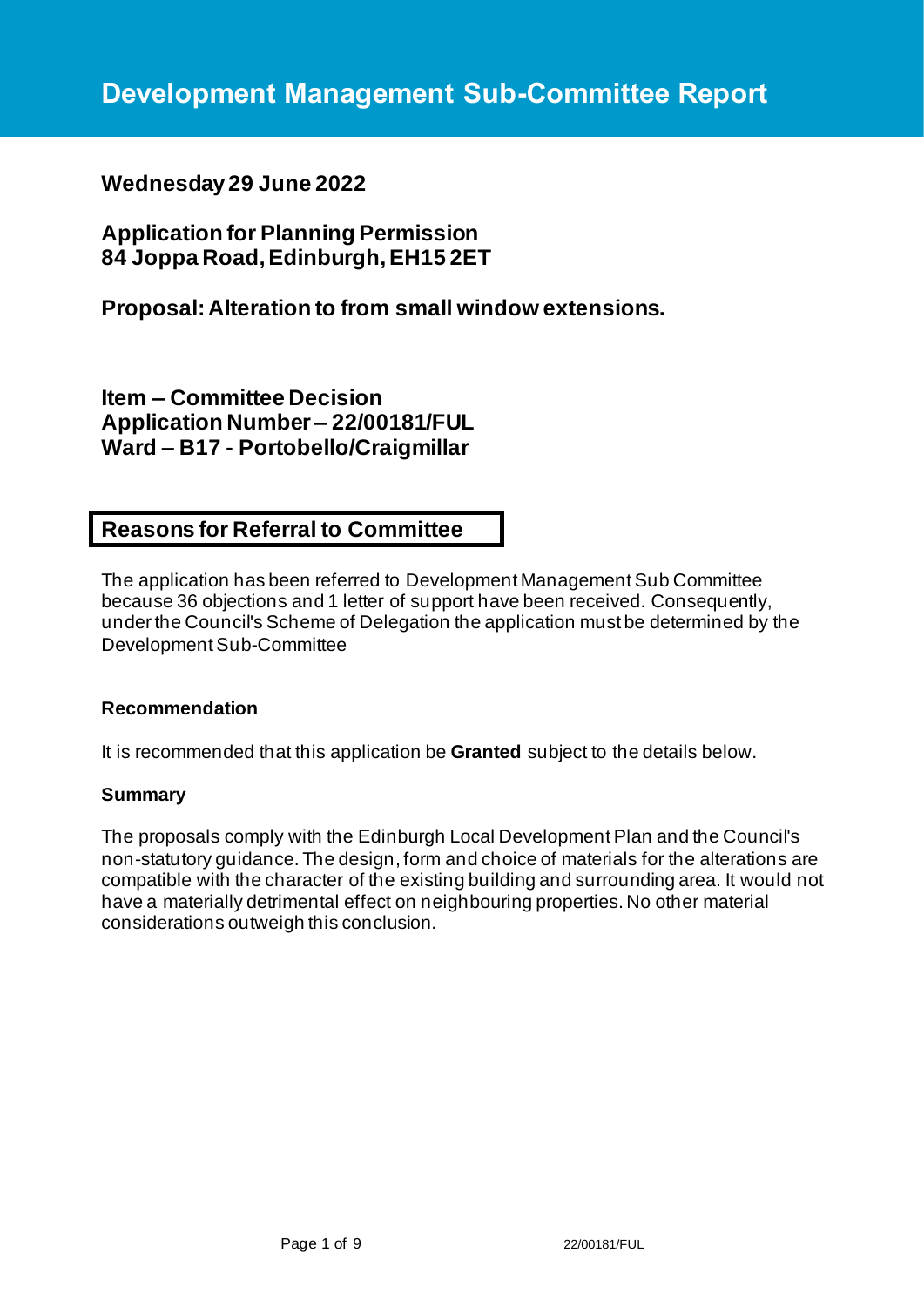# **SECTION A – Application Background**

## **Site Description**

The application site lies on the north side of Joppa Road, to the east of the Promenade. It is a one and a half storey, modern building which is part of Joppa Pumping Station responsible for waste water, sewage treatment and disposal. There is an existing café in this part of the building which was formerly used as public conveniences.

The proposal does not lie within a conservation area, but the boundary of Portobello Conservation Area lies immediately to the west of the site.

## **Description Of The Proposal**

The proposal is for changes to the window style in two glazed extensions and the retention of the vestibule to the western elevation.

## **Supporting Information**

No further details were submitted.

## **Relevant Site History**

19/03841/FUL 84 Joppa Road **Edinburgh** EH15 2ET Change of Use of former public conveniences to form cafe. **Granted** 24 September 2019

21/01717/FUL 84 Joppa Road Edinburgh EH15 2ET Variation to consent 19/03841/FUL for cafe, class 3, to form small window extensions. **Granted** 9 June 2021

## **Other Relevant Site History**

No other Relevant Site History

#### **Pre-Application process**

There is no pre-application process history.

## **Consultation Engagement**

No consultations undertaken.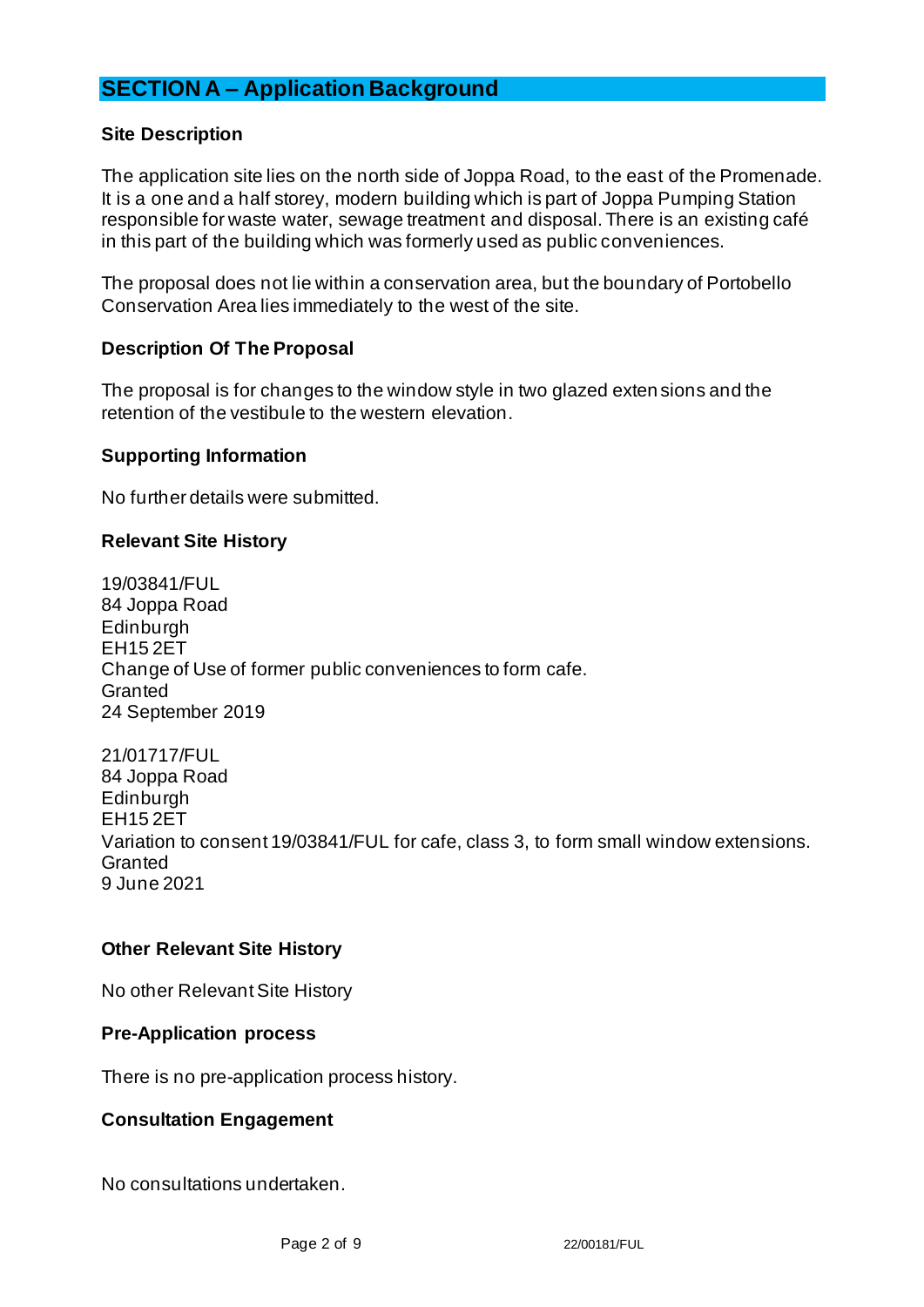## **Publicity and Public Engagement**

**Date of Neighbour Notification:** 25 January 2022 **Date of Renotification of Neighbour Notification:** Not Applicable **Press Publication Date(s):** 28 January 2022; **Site Notices Date(s):** Not Applicable; **Number of Contributors: 37**

## **Section B - Assessment**

## **Determining Issues**

This report will consider the proposed development under Sections 25 and 37 of the Town and Country Planning (Scotland) Act 1997 (the 1997 Act):

Do the proposals comply with the development plan?

If the proposals do comply with the development plan, are there any compelling material considerations for not approving them?

If the proposals do not comply with the development plan, are there any compelling material considerations for approving them?

In the assessment of material considerations this report will consider:

- − the Scottish Planning Policy presumption in favour of sustainable development, which is a significant material consideration due to the development plan being over 5 years old;
- − equalities and human rights;
- − public representations and
- − any other identified material considerations.

## **Assessment**

To address these determining issues, it needs to be considered whether:

## **a) The proposals comply with the development plan?**

The Development Plan comprises the Strategic and Local Development Plans. The relevant Edinburgh Local Development Plan 2016 (LDP) policies to be considered are:

- − LDP Environment policy Env 6
- − LDP Design policies Des 1, Des 5 and Des 12
- − LDP Shopping policy Ret 11

The non-statutory 'Listed Buildings and Conservation Area' guidance is a material consideration that is relevant when considering LDP policy Env 6.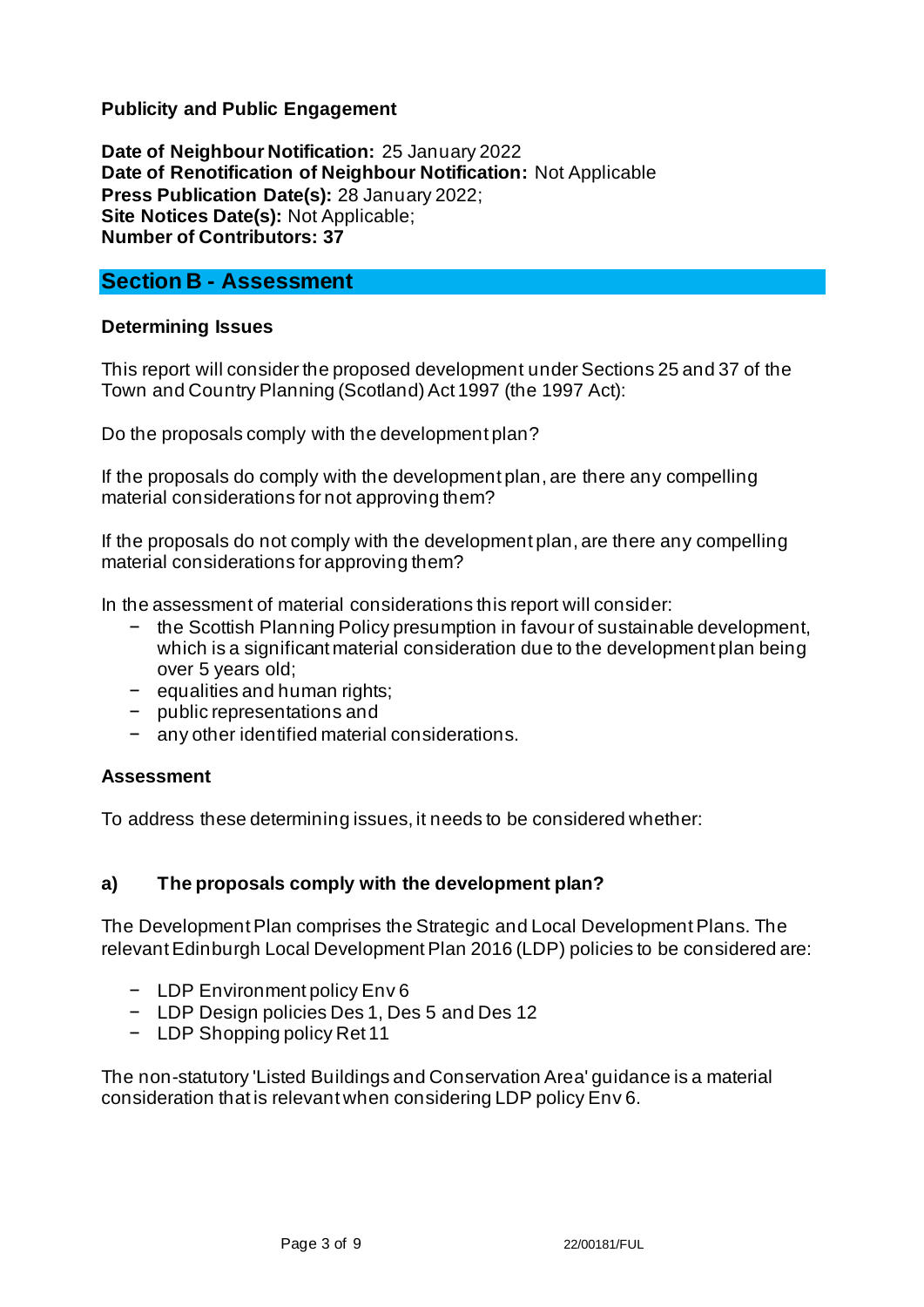## Impact on the setting of the conservation area

The proposal does not lie within a conservation area, but the boundary of Portobello Conservation Area lies immediately to the west of the site.

The existing building is of a functional design. The proposed alterations are well designed and are relatively minor. On the north elevation, the new windows give a greater vertical appearance. Additional windows are proposed at ground floor level retaining the existing proportions. The glazed vestibule and existing canopy over the entrance doors has been retained as part of the proposals.

The proposal complies with LDP policy Env 6 as it does not impact on the setting of the conservation area.

## Principle of Development

The authorised use of the premises is as a class 3 unit, with an incidental takeaway function.

The principle of the use of the building is therefore established.

## Scale, Design and Materials

LDP Policy Des 1 (Design Quality and Context), states that planning permission will be granted for development where it is demonstrated that the proposal will create or contribute towards a sense of place. Design should be based on an overall design concept that draws upon positive characteristics of the surrounding area.

LDP Policy Des 12 (Extensions and Alterations) states that planning permission will be granted for alterations to existing buildings which are compatible with the character of the existing building.

The design and form of the window alterations and changes to the vestibule are compatible with the character of the existing building. The choice of materials and positioning would be appropriate, relative to the character of the existing buildings and the neighbourhood character.

The proposal complies with LDP policies Des 1 and Des 12.

#### Amenity

LDP Policy Des 5 (Development Design - Amenity) states that planning permission will be granted where it can be demonstrated that the amenity of neighbouring properties is not adversely affected in relation to noise, daylight, sunlight, privacy or immediate outlook.

The new windows would look onto a public open area, and there would be no overlooking or loss of privacy to neighbouring properties.

The development complies with LDP Policies Des 5.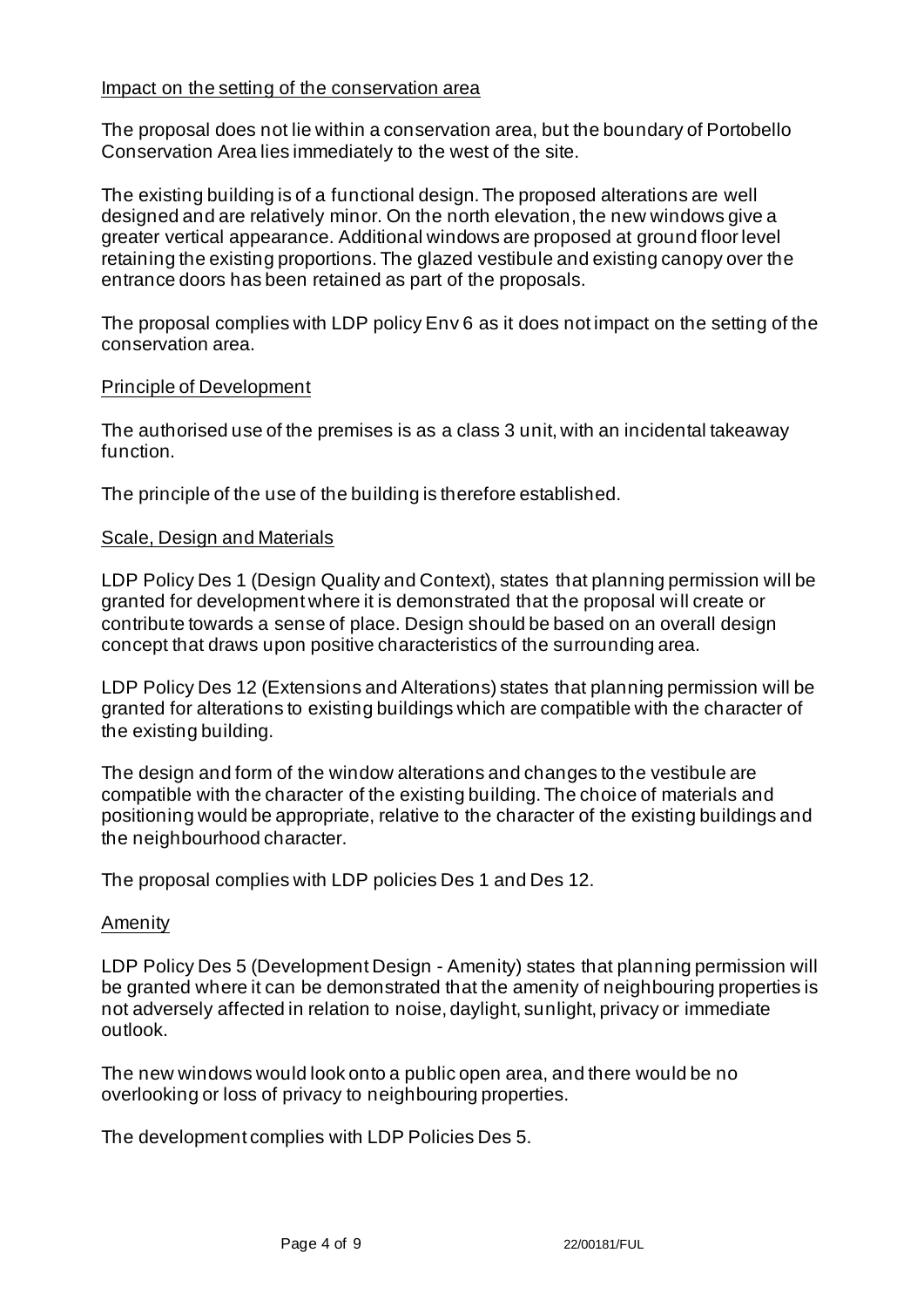## Road Safety and Car Parking

There are no changes to the existing parking arrangements and the site is well served by public transport.

## **Conclusion in relation to the Development Plan**

The proposals comply with LDP Policies Env 6, Des 1, Des 5, Des 12 and Ret 11. The proposed alterations are compatible with the character of the existing building would retain the character of the building and the setting of the conservation area.

## **b) There are any other material considerations which must be addressed?**

The following material planning considerations have been identified:

## SPP - Sustainable development

Scottish Planning Policy (SPP) is a significant material consideration due to the LDP being over 5 years old. Paragraph 28 of SPP gives a presumption in favour of development which contributes to sustainable development. Paragraph 29 outlines the thirteen principles which should guide the assessment of sustainable development.

The development proposes appropriate alterations to an existing building, which would protect the adjacent historic environment.

The proposed development complies with SPP principles 3 and 10, as it supports good design and the six qualities of successful places. It would protect and enhance the historic environment and protect the amenity of nearby residents.

The proposal complies with Paragraph 29 of SPP.

#### Emerging policy context

The National Planning Framework 4 has been consulted on but has not yet been adopted. Therefore, little weight can be attached to it as a material consideration in the determination of this application.

While City Plan 2030 represents the settled will of the Council, it has not yet been submitted to Scottish Ministers for examination. As such, little weight can be attached to it as a material consideration in the determination of this application.

#### Equalities and human rights

Due regard has been given to section 149 of the Equalities Act 2010. No impacts have been identified.

Consideration has been given to human rights. No impacts have been identified through the assessment and no comments have been received in relation to human rights.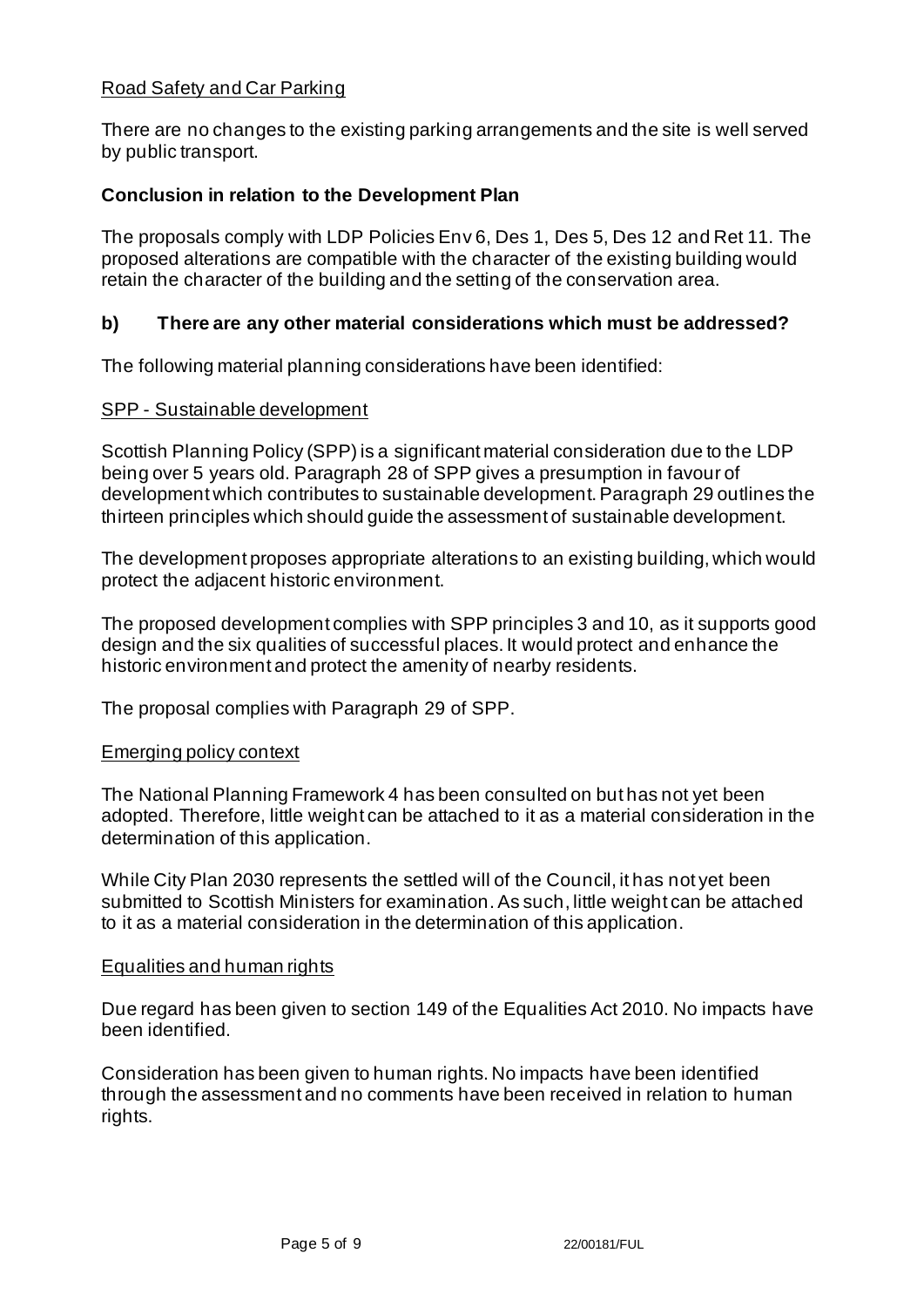## Public representations

A summary of the representations is provided below:

## *material considerations*

- − increased noise and disturbance assessed in section b)
- − takeaway in residential area assessed in section b)
- − takeaway element increased assessed in section b)
- − car parking and increased traffic assessed in section b)

## *non-material considerations*

- − type of restaurant proposed fish/chip not upmarket not part of the planning process
- − number of covers increased not part of the application
- − provision of alcohol not part of the application
- − some table could sell alcohol without food -not part of the planning process
- − later license not appropriate in residential area as it allows alcohol to be served late in the evening - not part of the planning process
- − possibility of outside tables encroaching onto public land not part of the application
- − increased opening hours not part of the application
- − increased waste ' not part of the application
- − possibility of external queuing for takeaway food not part of the application
- − possibility of loud music and public benches being removed not part of the application
- − applicant shows little respect to neighbours not part of the planning process
- − delivery drivers park on double yellow lines and drive too fast not part of the planning process
- − -applicant owns other commercial businesses which serve mediocre food, erratic opening times and disrespect to neighbours - not part of the planning process
- − bandstand area used as meeting place, quiet place to enjoy the view and proposal may encroach onto this area - not part of the application
- − lease requires public toilets these don't appear accessible more accessible public toilets - not part of the application
- − Joppa end of Promenade may become like area around The Boathouse with more alcohol being consumed - not part of the application
- − as liquor license has been granted the premises could turn into a pub not part of the application
- − neighbouring properties are historic and do not have windows with sound proofing - not part of the application

## **Conclusion in relation to identified material considerations**

The proposals are in compliance with the other material considerations that have been identified above.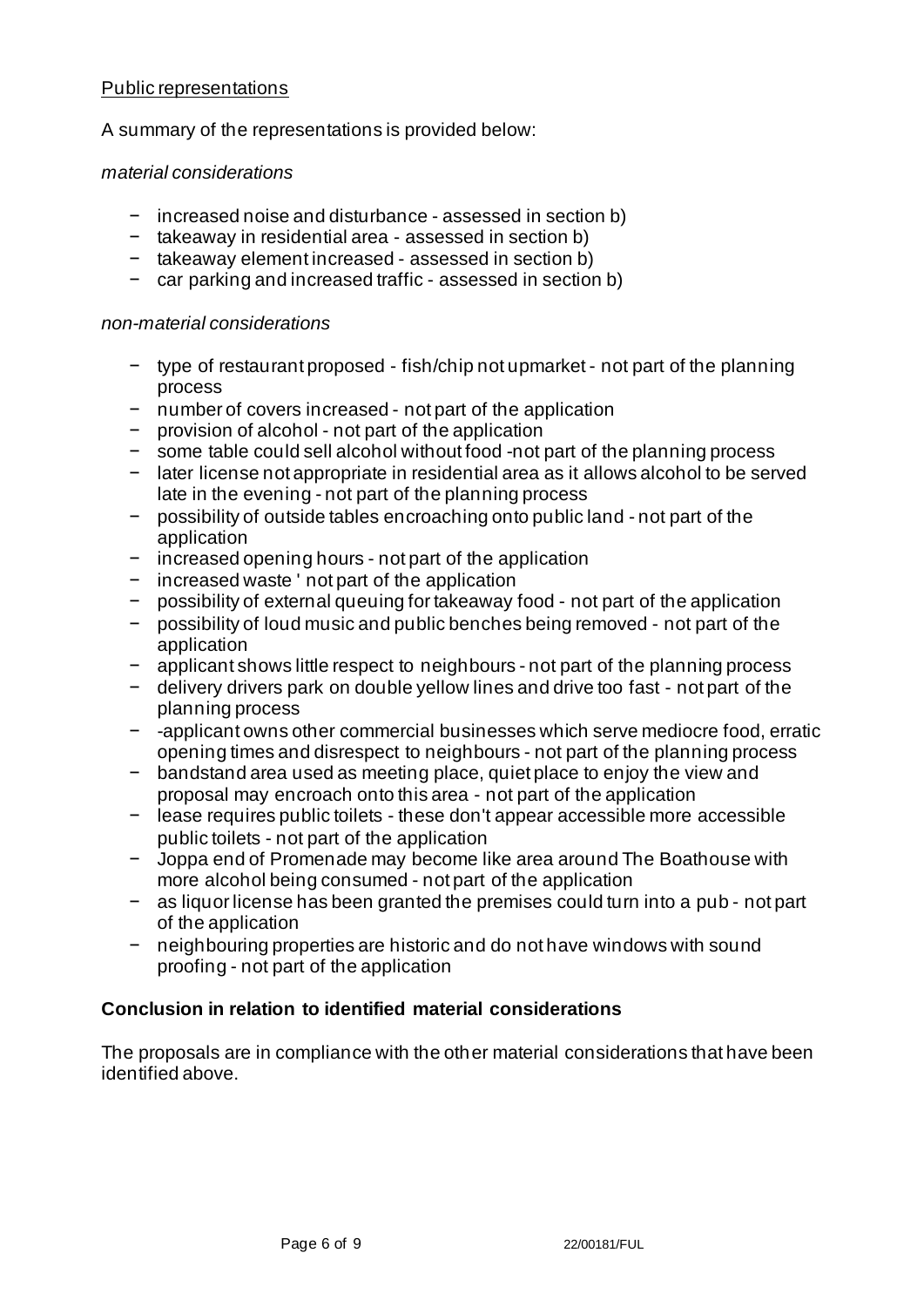## **Overall conclusion**

The proposals comply with the Edinburgh Local Development Plan and the Council's non-statutory guidance. The design, form and choice of materials for the alterations are compatible with the character of the existing building and surrounding area. It would not have a materially detrimental effect on neighbouring properties. No other material considerations outweigh this conclusion.

## **Section C - Conditions/Reasons/Informatives**

The recommendation is subject to the following;

## **Informatives**

It should be noted that:

- 1. The development hereby permitted shall be commenced no later than the expiration of three years from the date of this consent.
- 2. No development shall take place on the site until a 'Notice of Initiation of Development' has been submitted to the Council stating the intended date on which the development is to commence. Failure to do so constitutes a breach of planning control, under Section 123(1) of the Town and Country Planning (Scotland) Act 1997.
- 3. As soon as practicable upon the completion of the development of the site, as authorised in the associated grant of permission, a 'Notice of Completion of Development' must be given, in writing to the Council.

## **Background Reading/External References**

To view details of the application go to the [Planning Portal](https://citydev-portal.edinburgh.gov.uk/idoxpa-web/applicationDetails.do?activeTab=summary&keyVal=R5WMQ4EWLLO00)

## **Further Information -** [Local Development Plan](https://www.edinburgh.gov.uk/local-development-plan-guidance-1/edinburgh-local-development-plan/1)

**Date Registered: 18 January 2022**

**Drawing Numbers/Scheme**

1-4, 6,7

Scheme 1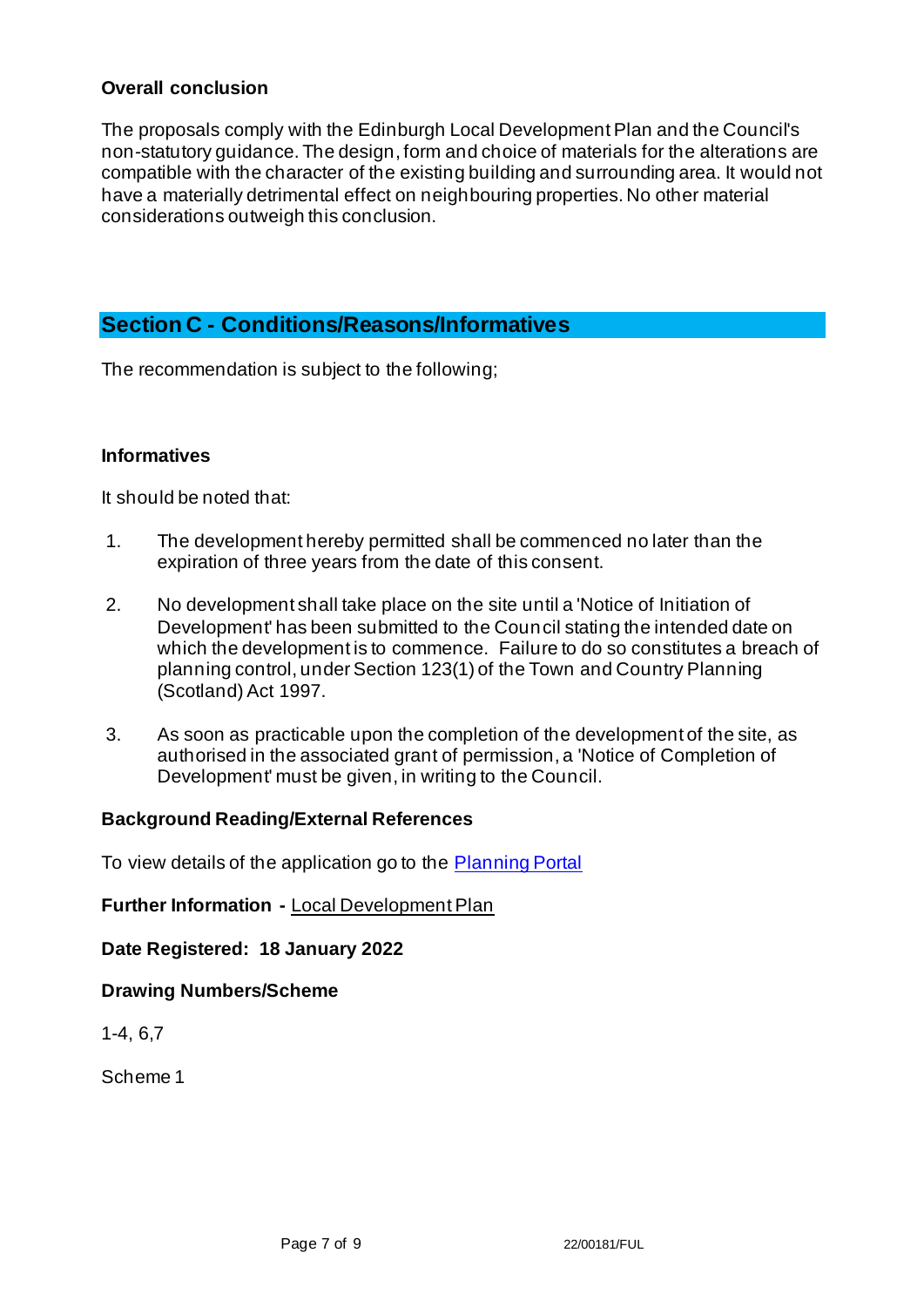## **David Givan Chief Planning Officer PLACE The City of Edinburgh Council**

Contact: Jennifer Zochowska, Senior Planning Officer E-mail:jennifer.zochowska@edinburgh.gov.uk